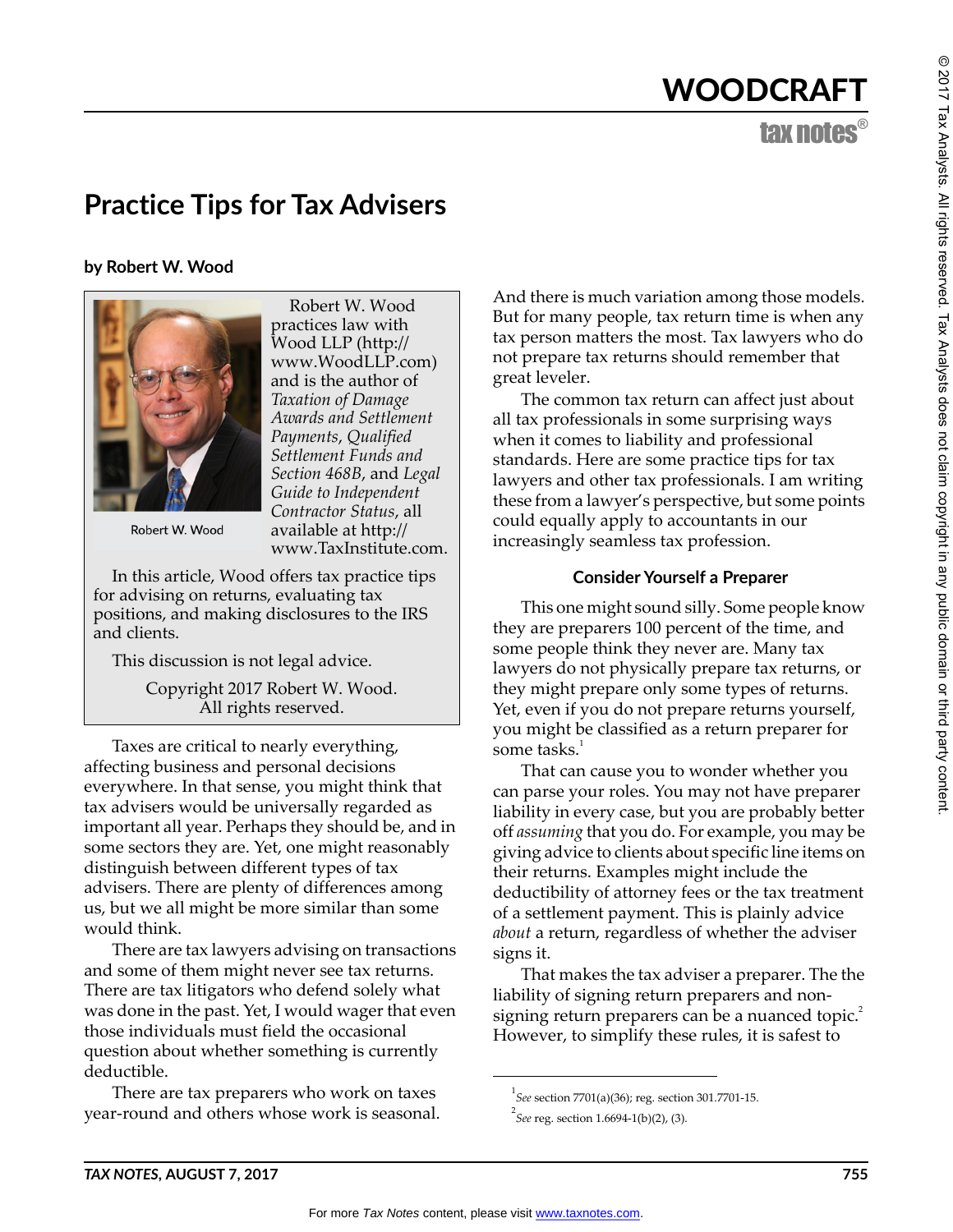assume that you have preparer liability and to abide by the standards the IRS enunciates.

# **Consider Your Dual Role**

A tax adviser has a unique role: helping clients comply with their tax obligations to the government. Of course, the adviser is also helping clients to comply in a way that is advantageous to *them*. Regardless of whether you view this role as quasi-governmental, the IRS and Treasury do. Detailed rules, including those in Circular  $230<sup>3</sup>$  explain what tax advisers and tax preparers can do.

There are do's and don'ts as well as penalties. Penalties can be imposed on the tax adviser apart from penalties on the taxpayer.<sup>4</sup> One set of potential penalties applies to tax return preparers, which turns out to be a term of art.<sup>5</sup>

Tax advisers should worry about giving good advice to please their clients and to keep them out of trouble. That involves the push-pull of not being too conservative and not being too much of a risk-taker. Some of this is about you, and some of it is about your client.

Not every client is the same or has the same perspective on risk and certainty. It is important to explore these issues. If something goes wrong, the client may seek legal recourse against the tax adviser. As with any other personal service business, consider malpractice liability. That militates in favor of good communication. A client who is taking risks should be well aware of them and their materiality.

# **Assess How Much Authority You Have**

Carefully assess how much authority you have. Be thorough and circumspect. How do you determine whether your tax issue meets the "substantial authority" or "more likely than not" standard?

Consider the facts and the law. Evaluate the case law and administrative authority and use

your best legal judgment on how these authorities would be applied to your facts.<sup>6</sup> Law school prepares you for this kind of evaluation but not necessarily for the types of percentage determinations that tax opinions require.

Speaking of percentages, you cannot consider audit rates. You must assume that the tax position will be audited and tested on the merits.<sup>7</sup> Some clients have a hard time with this. You don't have to invite an audit. In fact, there is nothing wrong with trying to make the return so pristine that it does not invite attention, assuming you are accurately reporting and fully disclosing when required.

But the confidence levels you express must *assume* an audit. There is substantial authority if the weight of the authorities supporting the tax treatment is substantial in relation to the weight of authorities supporting contrary treatment.<sup>8</sup> All authorities, pro and con, should be considered.<sup>9</sup> The weight of authorities is determined in light of the pertinent facts and circumstances. $10$ 

In determining whether there is substantial authority, you are not supposed to take into account the applicability of court cases to a taxpayer's situation because of the taxpayer's residence in a specific jurisdiction.<sup>11</sup> However, there *is* substantial authority for a position if there is controlling precedent from the U.S. Court of Appeals to which the taxpayer has a right of appeal regarding the position.<sup>12</sup> Thus, if there is a controlling favorable tax case in the Ninth Circuit, where the taxpayer lives, but unfavorable cases in all the other circuits, then there is substantial authority for the position. $13$ 

Regarding timing, you must be cognizant of changes in the law. There is substantial authority for a position only if there is substantial authority on the date the return or claim for refund is prepared, or if there was substantial authority on

 $^3$ 31 C.F.R. part 10 (Circular 230).

 $^4$ Circular 230 and sections 10.50(c) and 10.52(a).

<sup>5</sup> *See* section 6694(a).

 $\rm ^{6}$ Circular 230 sections 10.32(a)(2), 10.34(a), and 10.37(a).

<sup>7</sup> *See* Circular 230 section 10.37(a).

 ${}^{8}$ Reg. section 1.6662-4(d)(3)(i).

<sup>9</sup> *Id.*

 $^{10}\!Id.$ 

 $^{11}$ Reg. section 1.6662-4(d)(3)(iv)(B).

<sup>12</sup> *Id.* <sup>13</sup>*Id.*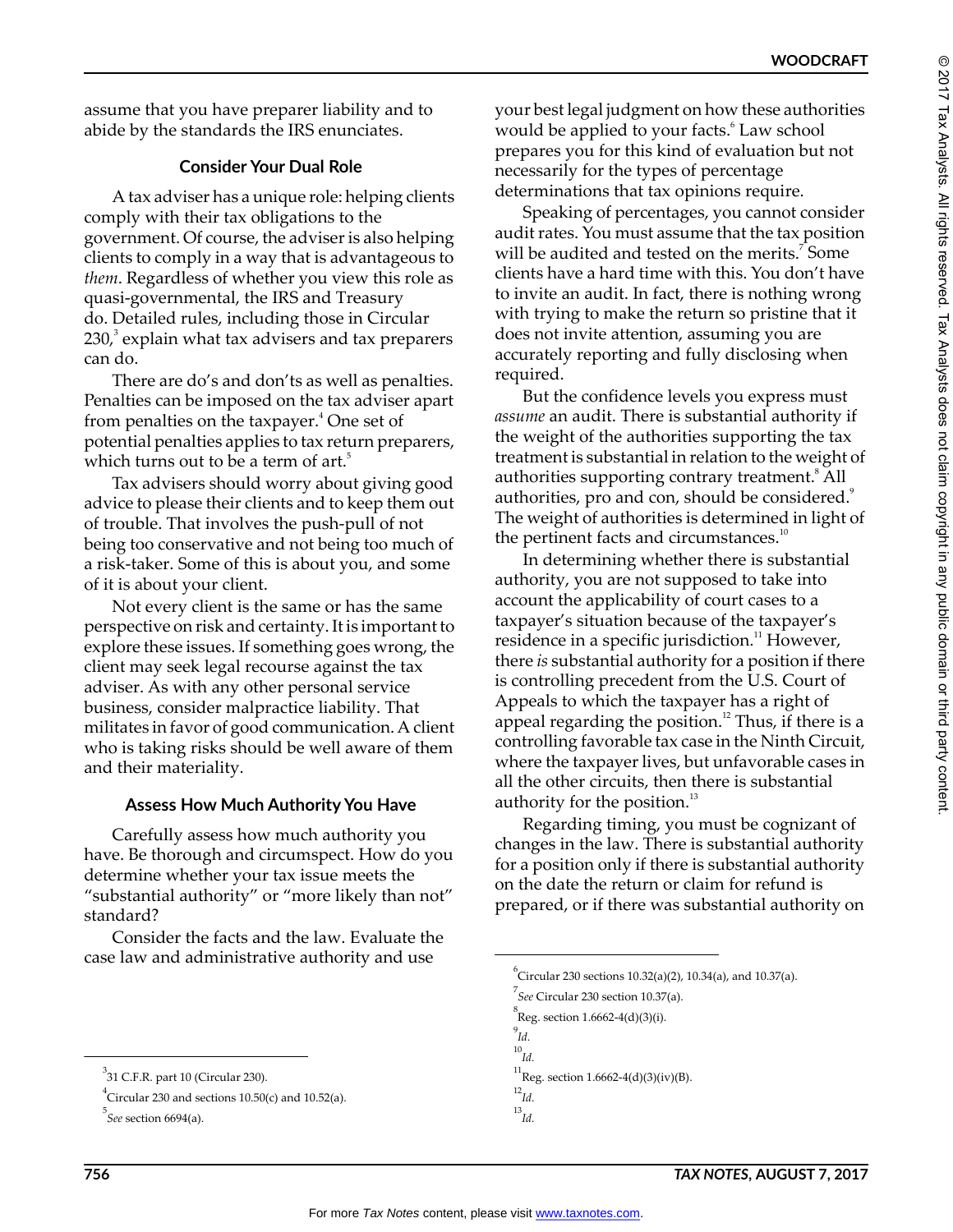the last day of the tax year to which the return relates. $14$ 

Professional judgment is something that is difficult to discuss. Inevitably, some advisers may come to different conclusions than others. The standards are meant to be objective, but they are necessarily somewhat subjective, too. You may find disagreements, such as when one firm says it can issue only a substantial authority opinion while another may feel more confident in offering a more likely than not opinion.

You might even find an occasional "will" opinion that causes considerable head-scratching among other advisers. That can create palpable tension between your role in developing a client base and your duties under Circular 230.<sup>15</sup> Suppose that a prospective client has been told by three other law firms that only a "reasonable basis" opinion is possible. The prospect comes to you, and you can land a huge piece of business if you are willing to issue a more likely than not opinion.

The other firms could be wrong, of course, and you may have additional theories or additional arguments to support the proposed treatment. But while those opportunities might be very tempting, keep asking yourself if you are being objective. As tax-shelter-era experience has shown, sometimes people step over the line, or they might be drinking the promoter's Kool-Aid.

You should issue a more likely than not opinion only if you truly believe (based on your independent assessment of the law and the facts) that it is more likely than not that the position will prevail. If you are unsure whether you have enough favorable (and factually similar) authority to tip the balance in favor of your reported treatment (more likely than not means a *more* than 50 percent chance your position will prevail<sup>16</sup>), you should consider disclosing the position. It may help to debate the authorities with a colleague and to compare your assessments of the position's chances of success.

# **When in Doubt, Disclose**

It may sound trite, but one of best ways to avoid penalties as a preparer (and, therefore, also as an adviser who is *assuming* he is a preparer) is to ensure that the client discloses any tax position that is less than clear. Of course, it is tough to decide not only *whether* to disclose but also *how much* to disclose and on *which form* to do it. And you have your client to deal with, too.

In general, opt in favor of disclosure. Disclosure isn't a cure-all, but it is close to being one.17 If you do not have the requisite level of authority to avoid preparer penalties *without* disclosure, you may avoid penalties by disclosure.

The disclosure should include a description of the relevant facts affecting the tax treatment of the item.<sup>18</sup> It must be sufficient to reasonably apprise the IRS of the reason for the disclosure.<sup>19</sup> Just as there can be differences of opinion about the chances of success of a particular tax position, there can be differences of opinion about what to say, and how to say it, in a disclosure.<sup>20</sup>

There are vast differences between disclosures that are minimalist (say, in the style of Hemingway) and those that are over-brimming (say, like Faulkner). Some disclosures in the return itself will be enough, and such white-paper disclosures can be a good idea. $^{21}$  Yet the IRS

<sup>14</sup> Reg. section 1.6662-4(d)(3)(iv)(C).

<sup>15</sup> *See* Circular 230 section 10.34.

<sup>16</sup>Reg. section 1.6662-4(d)(2); *see* Circular 230 section  $10.35(b)(4)(i)$ .

<sup>17</sup> *See* Robert W. Wood and Milan N. Ball, "Tax Return Disclosures: What Is 'Adequate' and Why It Matters," *Tax Notes*, Jan. 2, 1017, p. 163.

 $^{18}$ Section 6662(d)(2)(B)(ii)(I).

<sup>19</sup>*See, e.g.*, *Goeden v. Commissioner*, T.C. Memo. 1998-18 (taxpayer's disclosure, even though not "full and detailed," was considered adequate because the IRS was "alerted to the fact that petitioner had received settlement payments from the credit union, some taxable and some nontaxable"); *Elliott v. Commissioner*, T.C. Memo. 1997-294, *aff'd*, 149 F.3d 1187 (8th Cir. 1998) ("The test of adequate disclosure does not rest solely on whether a taxpayer has identified the correct section of the Code to support a reported deduction. What is critical is whether the taxpayer adequately disclosed enough relevant data concerning the treatment of the item to alert the Commissioner to a potential controversy.").

<sup>20</sup>*See* George R. Goodman, "Tax Return Compliance," *Tax Notes*, Sept. 1, 1997, p. 1201 (contending that usually taxpayers should make "the least disclosure necessary, though in some cases it might be possible to write a persuasive disclosure statement that has a strong chance of forestalling a challenge").

 $21$  For items for which disclosure on the return is sufficient, see Rev. Proc. 2016-13, 2016-4 IRB 290.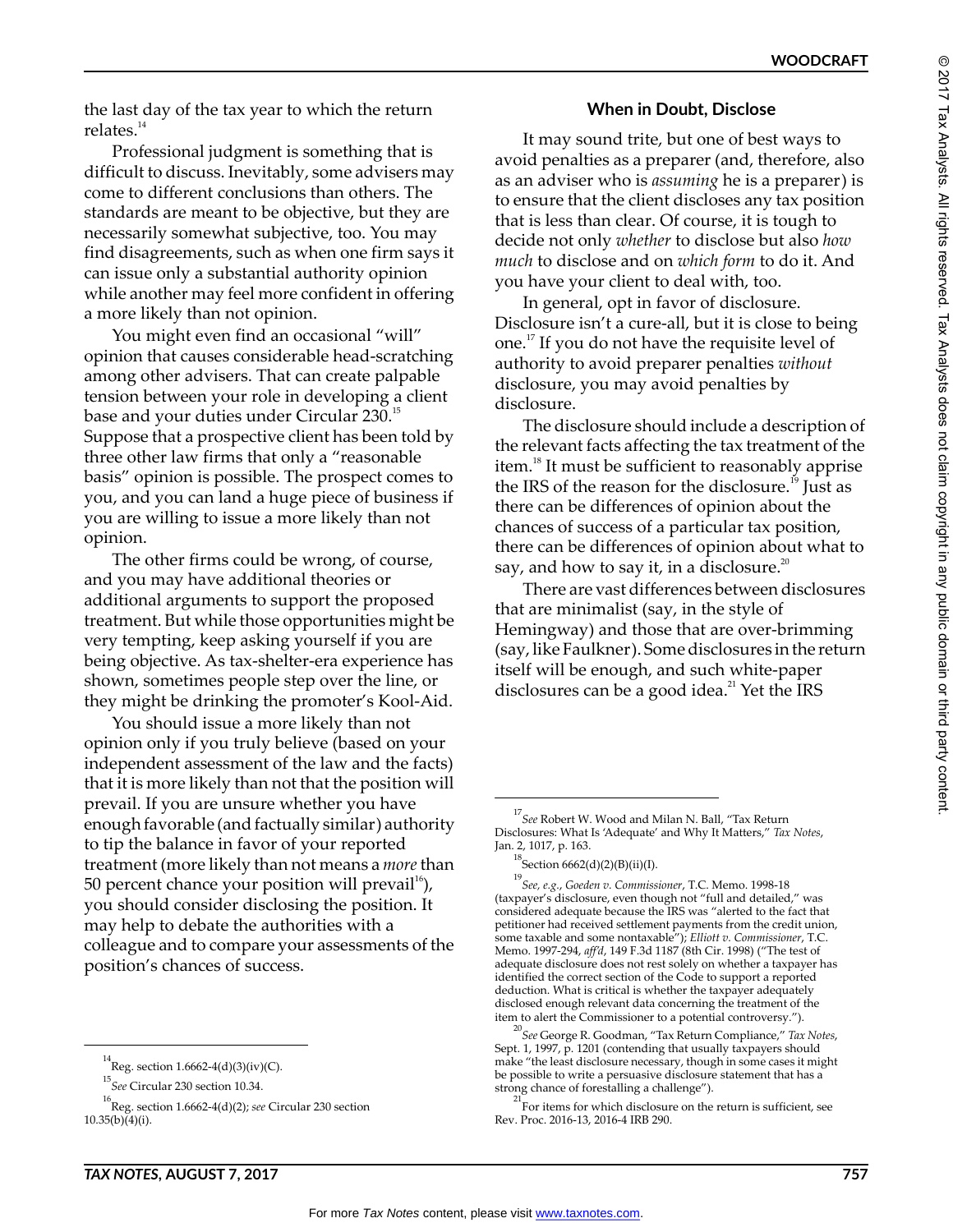prefers for disclosures to be made on Form 8275, which is specifically designed for this purpose. $^{22}$ 

In the past, some courts approved whitepaper disclosures in lieu of Form 8275.<sup>23</sup> However, the current regulations indicate that Form 8275 is necessary unless otherwise expressly permitted by revenue procedure.<sup>24</sup> Sometimes disclosure must be on Form  $8275-R$  – for example, when you take a position that conflicts with a regulation.<sup>2</sup>

Disclosure is an important and underrated subject. No one wants to highlight his tax positions needlessly, especially tax positions that are aggressive. But disclosure is often necessary, and it should reduce rather than enhance the taxpayer's exposure. Evaluate when disclosure is needed, what form or format to use, and what one can expect if one does or does not disclose. Despite the importance of supplying adequate disclosures, some tax advisers may think of disclosure as an up or down decision. That can be a mistake. $26$ 

#### **Inform Your Client**

When you talk about disclosure, most tax professionals assume you are talking *solely* about disclosure *to the IRS*. But there is also disclosure to your client. Believe it or not, advisers sometimes overlook disclosing tax issues and risks to their clients.

It is simply good client relations to keep your client informed, so he knows the good, the bad, and the ugly. If treatment is uncertain, make sure he knows! Although this is good sense and common courtesy, you might be surprised to learn that the IRS also talks about disclosure to clients.

For example, you can avoid the section 6694 preparer penalty for tax shelter items if there is "substantial authority" for the position and if the preparer advises the taxpayer of the penalty standards applicable to the taxpayer if the transaction is deemed to have a significant purpose of federal tax avoidance or evasion.<sup>27</sup> This "tell your client" standard is detailed and unforgiving.

The advice to the taxpayer must explain that if the position has a significant purpose of tax avoidance or evasion, there must be: (1) at a minimum, substantial authority for the position; (2) a reasonable belief possessed by the taxpayer that the tax treatment was more likely than not the proper treatment in order to avoid a penalty under section 6662(d) as applicable; and (3) an understanding that disclosure in accordance with reg. section 1.6662-4(f) will not protect the taxpayer from assessment of an accuracy-related penalty if section  $6662(d)(2)(C)$  applies to the position.<sup>28</sup> Also, a tax preparer should contemporaneously document this advice in her files. $^{29}$ 

#### **Beware Tax Shelters**

Tax shelters are defined in section  $6662(d)(2)(C)(ii)$  to include any plan or arrangement having a significant purpose of avoiding or evading federal income tax. Also, the reportable transactions to which section 6662A applies include listed and reportable transactions that have a significant purpose of tax avoidance or tax evasion. $30$ 

You can put to a side tax controversies in which you represent a client engaged in a dispute with the government. Apart from those controversies, there will be many transactions in which you are involved that may have tax ramifications as a significant purpose. "A significant purpose" need not be the principal purpose.

As a tax adviser, one of your primary jobs is trying to arrange your client's affairs to lawfully

<sup>22</sup> *See* reg. section 1.6662-4(f)(1). For more disclosure comments,

see Wood and Ball, *supra* note 17. 23 *See*, *e.g.*, *Corrigan v. Commissioner*, T.C. Memo. 2005-119 (applying former reg. section 1.6661-4(b)); *Goeden v. Commissioner*, T.C. Memo. 1998-18 (applying former section 6661); *see also Schirmer v. Commissioner*, 89 T.C. 277 (1987).

<sup>24</sup> *See* reg. section 1.6662-4(f)(2) ("If the revenue procedure does not include an item, disclosure is adequate with respect to that item only if made on a properly completed Form 8275 or 8275-R, as appropriate, attached to the return for the year or to a qualified amended return.") (applicable to returns due after December 31, 1991); Rev. Proc. 2016-13; *see also*, *e.g.*, *Campbell v. Commissioner*, 134 T.C. 20 (2010); *Zdun v. Commissioner*, T.C. Memo. 1998-296, *aff'd*, 229 F.3d 1161 (9th Cir. 2000).

<sup>25</sup> *See* reg. section 1.6662-4(f)(1).

<sup>26</sup>*See* Wood and Ball, *supra* note 17.

 $^{27}$ Notice 2009-5, 2009 IRB 309.

<sup>28</sup> *Id.*

<sup>29</sup> *Id.*

 $30$ Section 6662A(b)(2).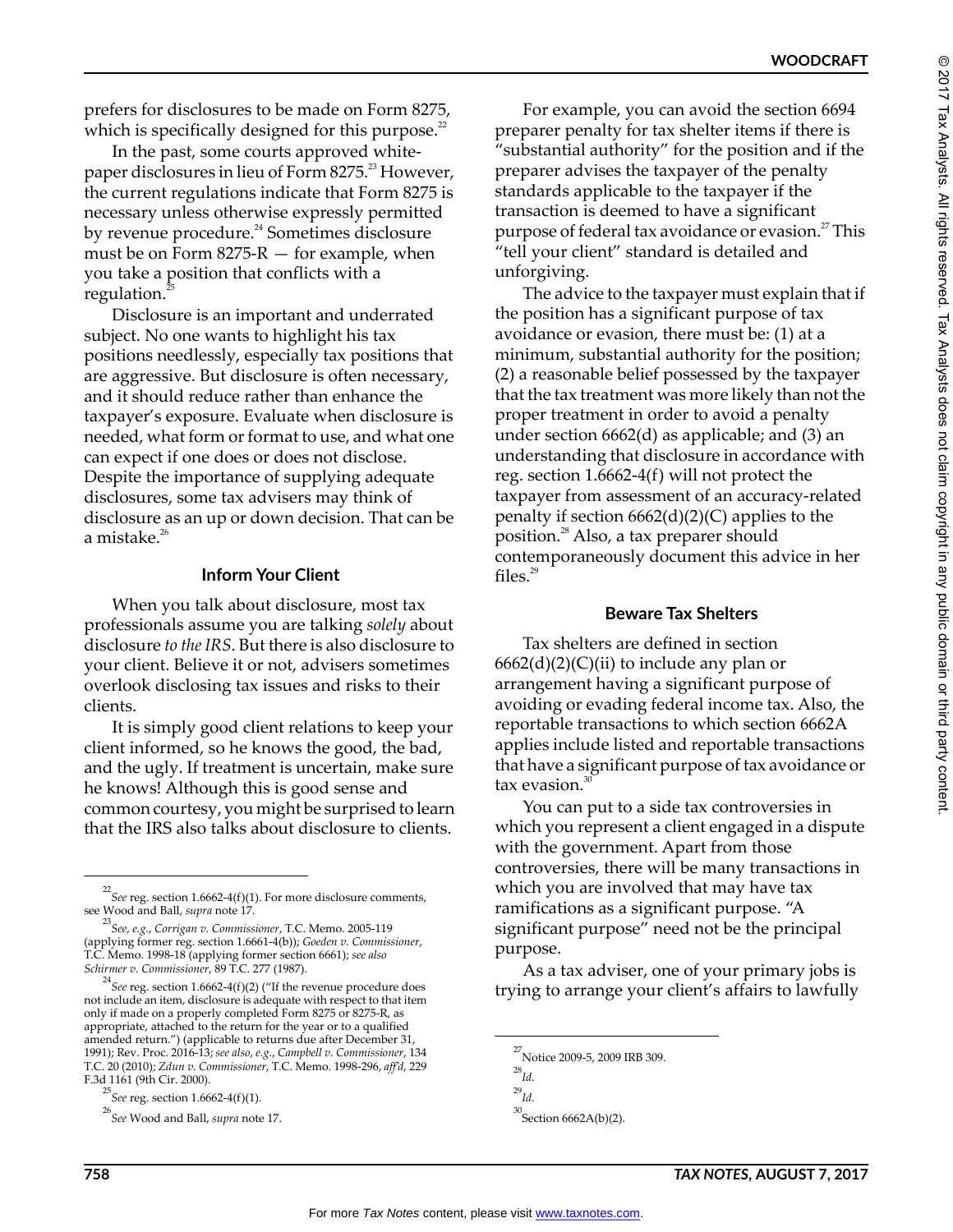minimize taxes. But are tax ramifications the reason the client is entering into the transaction? Usually economic and business goals will be more important than tax goals, but the manner of accomplishing the business goals will be designed to be tax efficient. That does not mean the transaction *is* a tax shelter.

However, if the tax goals are paramount and the transaction is marketed for tax benefits, it seems fair to call it a tax shelter. The safest policy may be not to help create them, not to invest in them, not to advise clients to invest in them, and not to write tax shelter opinions. Yet those rules may be overcautious and may keep you from earning a living. In any case, preparing returns for clients who do (with proper disclosures) is OK, as is defending the client in a tax controversy.

Moreover, if you shun tax-shelter clients, you may prevent them from having good representation. Distinguish between the roles of designing shelters, opining on them, advising clients about them, preparing returns, and dealing with their aftermath. You may be willing to undertake some of those roles, but not others. However you come out on this personal debate, if you are going to venture into the shelter arena, it is best to know the ropes.

With tax shelters defined in section  $6662(d)(2)(C)(ii)$ , and with reportable transactions to which section 6662A applies, you incur a penalty under section 6694(a) unless you meet a high standard. $31$  The penalty applies unless you had a reasonable belief that the position set forth in the return would more likely than not be sustained on the merits.<sup>32</sup> This applies for to returns prepared for tax years ending after October 3, 2008.<sup>33</sup>

Even if you try to avoid tax shelters, there may be circumstances in which you are uncertain if a transaction is a shelter. You must identify shelter transactions to that demand which the higher level of disclosure and scrutiny applies. The challenge is that the literal, statutory definition is broad enough to encompass many ordinary transactions.

For example, what if your client is trying to solicit money via a stock offering with the promise of tax benefits? Say that your client makes the solicitation with the idea that some stock purchased before a specific date can give rise to tax-free gains when sold five years later. Does that make the transaction a tax shelter?

Presumably, it does not, because the primary *object* of the transaction was to raise capital for the business, not to generate tax benefits.<sup>34</sup> That is true even if the primary motivation for an individual investor might have been to obtain tax benefits.<sup>35</sup> There is simply nothing in the typical stock offering that seems to warrant the pejorative title of "tax shelter."

In most cases, a tax shelter will be readily recognizable. Keep an eye out for transactions that promise little economic gain other than tax benefits, that use financing techniques that don't conform to business practices, or that rely on strained (or incorrect) interpretations of the code, regulations, or rulings.<sup>36</sup> Watch for transactions in which seemingly disparate transactions and parts are cobbled together in a way that seems to make little economic sense. If the arrangement is a close call and you aren't comfortable that the transaction's tax treatment would satisfy the more likely than not standard, you should consider the consequences of its potential treatment as a tax shelter.

# **Keep Good Contemporaneous Records**

Not only do you need to disclose to your client, you need to be able to prove that you did so.<sup>37</sup> That does not mean relying on your memory or your client's memory. Make a written record that you gave all required disclosures and did so in a timely manner. The preparer must

 $^{31}$ Section 6694(a)(1).

 $^{32}$ Section 6694(a)(2)(C).

<sup>33</sup>*See* Notice 2009-5.

<sup>34</sup>*See Lore v. Commissioner*, T.C. Memo. 1990-56 ("The definition of a tax shelter thus directs our analysis to the purpose of the 'partnership, entity, plan, or arrangement,' rather than to the subjective motivation of the individual investors. Although the principal purpose of a plan may be difficult to discern, it is clear that when profit is not one of a plan's possible outcomes and the tax benefits sought are substantial, the plan's principal purpose is tax avoidance or evasion."); *accord Davis v. Commissioner*, T.C. Memo. 1989-607.

<sup>35</sup> *See Lore*, T.C. Memo. 1990-56.

<sup>36</sup> *See* reg. section 1.6662-4(g)(2)(i).

 $^{37}$ Reg. section 1.6694-2(d)(3)(i)(C).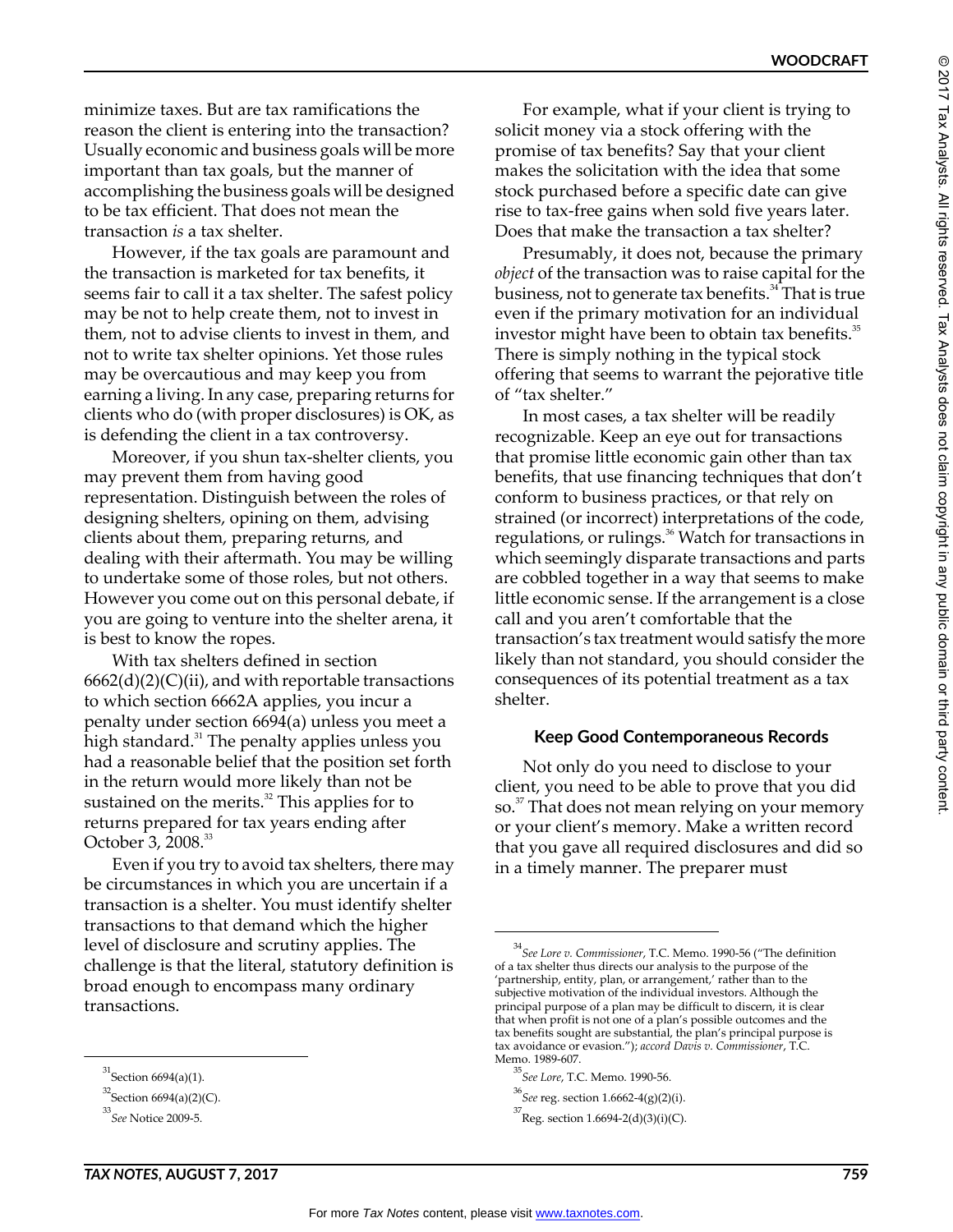contemporaneously document the advice in his files.

It is best to give advice in writing. Some advisers even ask the client to sign an acknowledgement that they received the disclosure, although this will annoy some clients.

# **If You Advise Another Preparer, Document It**

One preparer may advise another. If a nonsigning preparer provides advice to another preparer regarding a position for a tax shelter, the position will not be considered an unreasonable position if there is substantial authority for the position and if the non-signing preparer provides a statement to the other preparer about the penalty standards applicable to the preparer under section 6694.<sup>38</sup> Keep contemporaneous documentation in your files showing that you gave the statement to the other preparer.

# **Second-Guessing Clients and Advisers**

Several tax advisers have gotten themselves into trouble by giving advice on suspect transactions. They may have thought they were protected by relying on factual assumptions and representations from their clients and other experts. Later, their advice was viewed as addressing hypothetical situations, not reality.

Some of us may remember seeing "profit motive" representations from clients from past tax-shelter eras. Such representations confirmed that the client was entering into a complex tax shelter because the client wanted to make an economic profit. They often were not credible. A tax practitioner must exercise due diligence in preparing all documents concerning IRS matters, including tax returns.<sup>39</sup> A preparer advising a client to take a position on a return cannot ignore the implications of information known to the preparer.

The preparer must make further inquiries if information furnished by the client appears to be incorrect, inconsistent, or incomplete.<sup>40</sup> In short, if you see something that seems odd or fishy, ask for more information. Don't give in to pressure to

compromise your judgment if clarifying details aren't forthcoming.

It is difficult to do it, but there is a time to say that you can't continue with a representation, that you cannot issue an opinion of a specific standard, or that you can't participate unless the position is disclosed to your satisfaction.

# **Be Reasonable**

This one is surprisingly important. Given perceived abuses by tax professionals in the past, the IRS now expects tax advisers to take a bigger role in policing the tax system. Dialogues with clients can be difficult.

For example, many taxpayers may be reluctant to attach Form 8275 to a return. They may feel that their position is strong, and that Form 8275 will flag their return for examination. Often, this fear is unjustified or at least overblown.

Because the basic form of disclosure is the Form 8275, there is reason to believe many of them are being filed. The vast majority, in my experience, do not prompt queries or audits. A white-paper disclosure can also be discussed and can be appropriate in some circumstances.

Whatever the vehicle for the disclosure, consider carefully the words and figures you used. Although taxpayers may shy *away* from disclosure, preparers may want to disclose almost *every* significant position they feel may be questioned. This can make clients angry, and there is at least the potential for a conflict of interest.

The preparer may recommend disclosure of an uncertain return position to avoid the accuracy-related penalty (on the taxpayer), the preparer penalty (on the preparer), or both. Preparers and their clients have to work through these issues. Usually it is not too difficult, but occasionally there will be hurt feelings or even terminations of engagements when clients and preparers disagree.

Although Circular 230 is complex and can be daunting, read it yourself. When appropriate, consult with colleagues. Sometimes it is invaluable to get some independent advice from others not as close to the situation or the client as

 ${}^{38}$ Reg. section 1.6694-2(d)(3)(ii)(A).  ${}^{38}$   $\times$   ${}^{39}$   $\times$   ${}^{30}$   $\times$   ${}^{30}$   $\times$   ${}^{30}$ 

 $^{39}$ Circular 230 section 10.22(a)(1).

 $^{40}$ Circular 230 section 10.34(d).